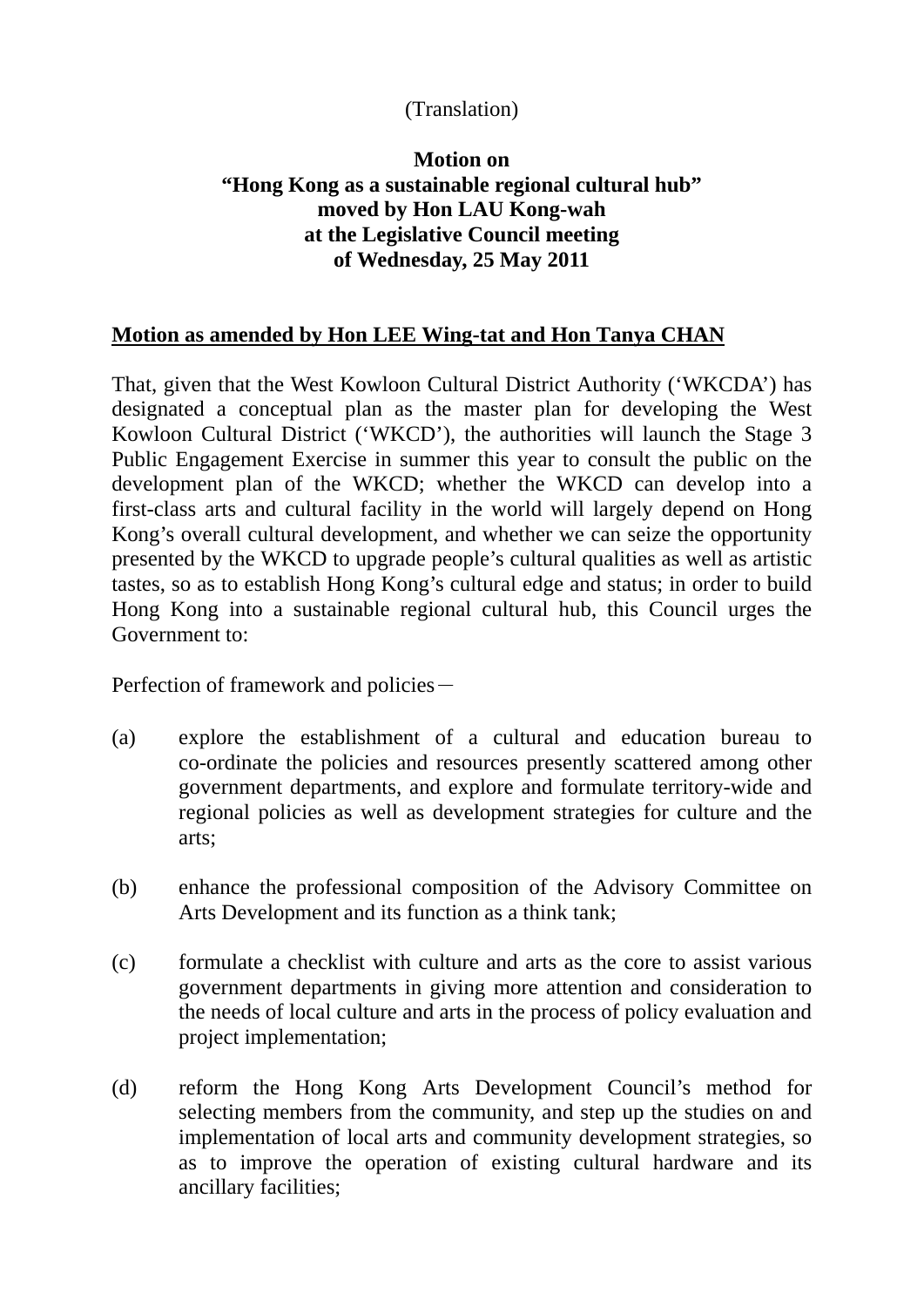Resources allocation and market development-

- (e) increase participation and investment in culture and arts by requiring the Government and major public bodies to spend 1% of the construction expenses of their public works projects on public arts;
- (f) provide major performing arts groups with venues that suit their needs and financial support, so as to foster their sustainable and healthy development and drive the upgrading of Hong Kong's overall cultural level;
- (g) assist in building a vibrant cultural and arts market, and allocate resources to train talents of the relevant industries, and attract more people to participate in the relevant intermediary industries and professional services;
- (h) enhance support for young art workers, so as to encourage more young people to join cultural and artistic industries;
- (i) promote arts popularization, with a view to enlarging Hong Kong's arts appreciation population;
- (j) train local talents engaging in culture and arts administration, and set up scholarships for people aspiring to develop in the areas of culture and arts to pursue overseas studies on arts administration and venue management, etc., so as to nurture talents for Hong Kong in this regard and meet the demand for arts administration talents after the completion of WKCD;

Facility and space enhancement $-$ 

- (k) establish regional cultural and arts resources centres in various districts, so as to more effectively foster the promotion and education on traditional folklores, festivals and customs in the districts, encourage the development of budding arts talents and provide room for community activities;
- (l) through various policies, encourage private developers to provide cultural and arts facilities, and flexibly utilize the existing district resources for increasing the number of cultural and arts venues, so as to progressively form a cultural ambience in society;
- (m) open more public space to street performers, so as to enable performing arts to enrich streets in Hong Kong, and relax the existing legislation on street performances, so as to encourage public arts to enter the communities;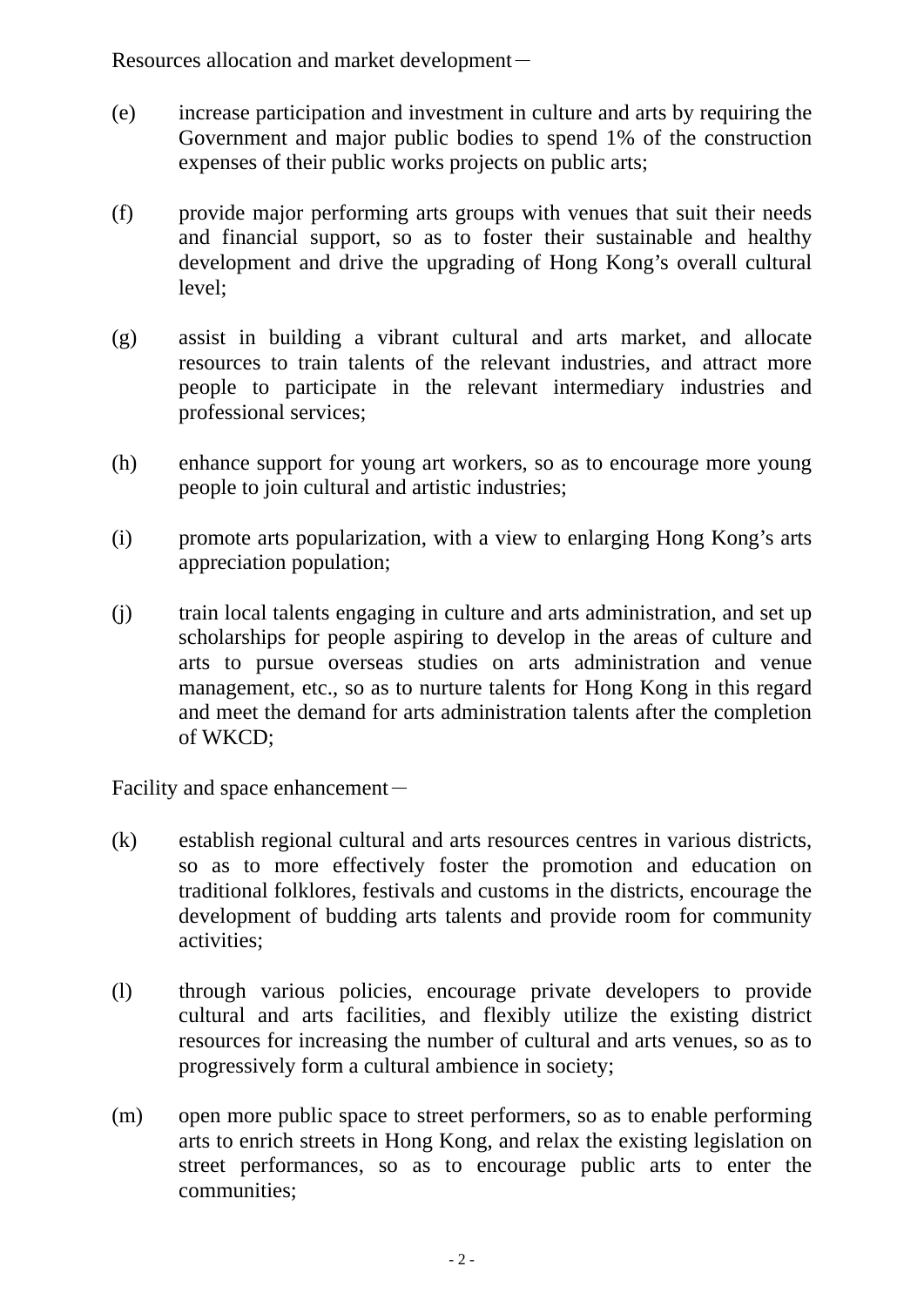(n) strengthen inter-departmental co-operation, and use existing premises or resources for providing more exhibition space, including public space not designated as formal exhibition venues, so as to enable arts workers to have more opportunities to display their works to the public;

Promotion of public arts education-

- (o) promote public arts education, and intensify public education and promotion, so as to reacquaint people with arts and culture as well as their professional nature and status;
- (p) station in each secondary school and primary school a sufficient number of professionally trained teachers, and provide ample teaching facilities and room, so as to facilitate the full-scale, universal and professional conduct of arts education;
- (q) establish a close partnership among the WKCDA, arts organizations and The Hong Kong Academy for Performing Arts, so as to bring in professional perspectives to assist in the development of the WKCD and promote culture and arts education, and to strengthen the professional development of local arts and culture in the WKCD;
- (r) develop the WKCD into an international cultural district with Asian, Chinese and Western cultural features;

Provision of an information and exchanges platform-

- (s) establish a systematic and free public cultural channel, including a public television channel and an arts web, so as to enable the arts sector to conduct publicity and exchanges;
- (t) through the Broadcasting Authority, encourage free television channels to provide daily newscasts on cultural affairs; and

Relationship with arts organizations $-$ 

(u) regard various arts organizations as partners, maintain close co-operation with them, and request the WKCDA to face up and proactively respond to the views put forward by arts organizations on the WKCD, so as to allay their concern about the present 'black hole in WKCD;

Perfection of framework and policies-

(v) review the role, functions and composition of the Advisory Committee on Arts Development, and introduce the participation of more people with professional cultural and arts backgrounds;